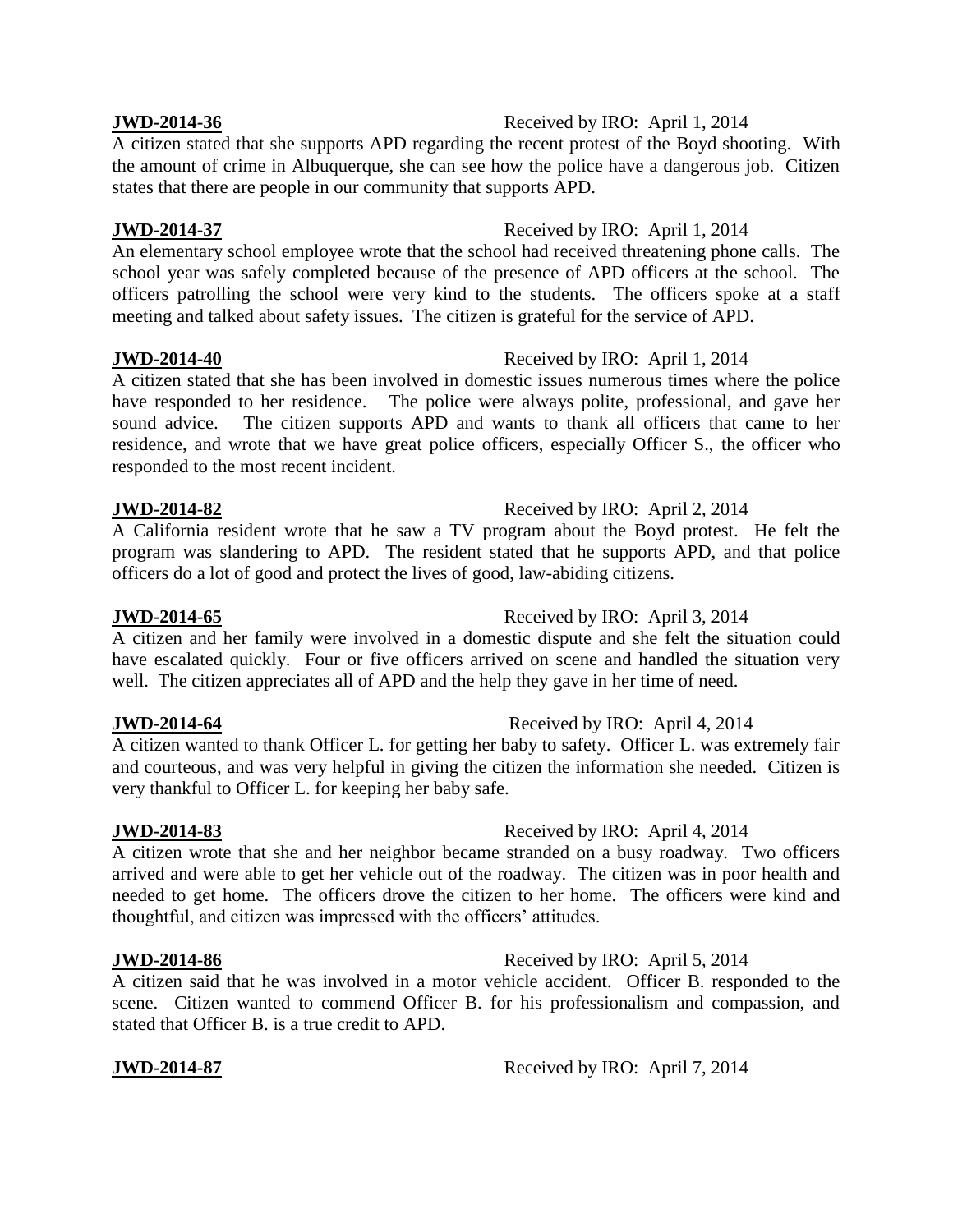A citizen wanted to express her family's appreciation to APD for the great job that they do. The citizen wanted to commend APD for their service to the citizens of Albuquerque and thank APD for keeping citizens safe.

### **JWD-2014-89** Received by IRO: April 7, 2014

A former Albuquerque resident who now resides in California wrote that he wanted to praise the entire APD. The citizen stated that he supports APD and always will. Citizen stated that APD is doing a tremendous job, and to keep up the good work.

### **JWD-2014-88** Received by IRO: April 7, 2014

A citizen wanted to thank each and every APD officer for their hard work. Citizen wrote that she knows officers' jobs are at times thankless. Citizen wrote that a large number of people support APD, and her family is proud to "back the badge."

### **JWD-2014-91** Received by IRO: April 7, 2014

A soccer coach observed a male acting erratically in the presence of young girls. The coach called APD and requested an officer respond. The officer responded and began to search for the male. The coach appreciated the officer's response, and wanted to thank the officer.

A citizen had her cell phone stolen from a grocery store and she was able to track the phone to a nearby residence. Officer M. contacted the citizen and was able to retrieve the cell phone. Citizen wants to thank Officer M. and all of APD for their service.

A former Albuquerque resident who now resides in Colorado wanted to express his support of APD and for their efforts to make Albuquerque a fun, safe place to live. The citizen wrote that there are still people who are rooting for APD, and that APD officers are friends of the people.

### **JWD-2014-94** Received by IRO: April 8, 2014

A forest service employee stated that he has had great interactions with APD officers. The officers have assisted in controlling crime in their area. Officer L. provided training sessions to forest service employees and he did an outstanding job. The employee stated that he will always be in APD's corner, and wants APD to keep up the good work. The employee wanted to thank APD for all they do.

### **JWD-2014-93** Received by IRO: April 8, 2014

A citizen wanted to thank APD for everything that they do. Citizen wrote that even though officers are not appreciated, she wanted APD to keep their chin up because many citizens appreciate APD. The citizen wrote that APD is doing a wonderful job in keeping our streets safe and that APD has her support.

# **JWD-2014-92** Received by IRO: April 8, 2014

A citizen wanted to say how grateful she was for APD. She knows that officers have a great burden and she appreciates their service.

### **JWD-2014-95** Received by IRO: April 8, 2014

# **JWD-2014-85** Received by IRO: April 7, 2014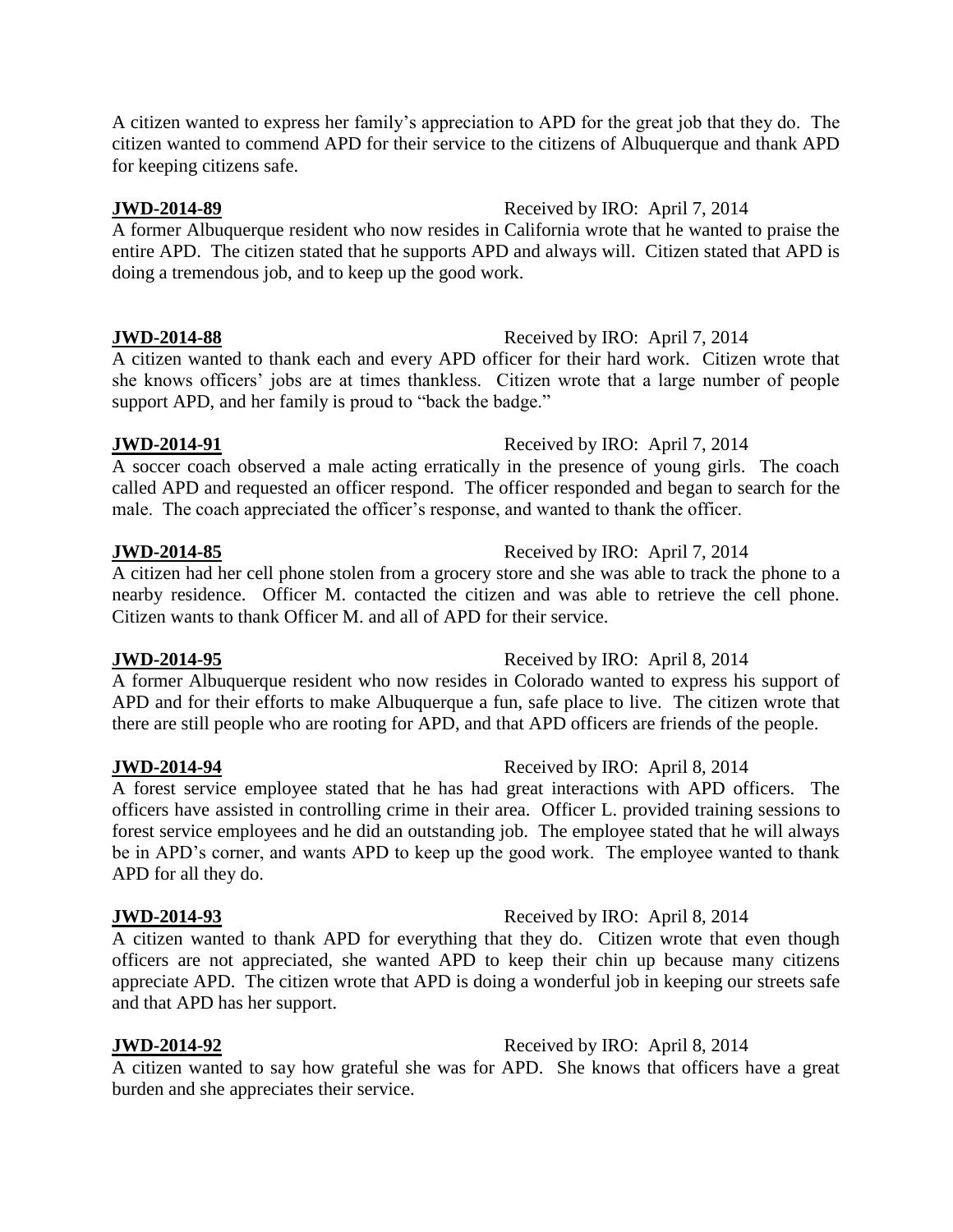# **JWD-2014-90** Received by IRO: April 8, 2014

A citizen stated that he observed an APD officer interacting with a homeless person. The citizen was impressed with the kindness shown by the officer. The officer requested rescue for the homeless person. The citizen felt the officer did a commendable job, as well as all APD officers that the citizen has had contact with.

# **JWD-2014-96** Received by IRO: April 10, 2014

A Columbus, New Mexico, citizen was a passenger in a vehicle being driven to the VA by a disoriented elderly man. The citizen called 911 for help and two female officers arrived. The officers were able to stop the driver. The officers expressed empathy and care for the elderly veteran. The citizen wrote that the two officers are due for a special honor, and thanks APD for their work.

# **JWD-2014-97** Received by IRO: April 11, 2014

A Texas resident wrote that APD has many dedicated, hardworking officers. The resident wanted APD to know they have friends.

# **JWD-2014-116** Received by IRO: April 11, 2014

A resident of Conchas Dam wanted APD to work with the DOJ to implement suggestions, but did not want to tie the officers' hands in conflicts. The resident was concerned about officers getting injured or killed doing their job. Resident sends his warmest regards to APD.

A citizen said that she will be at civic center to show support for APD, and wants to know when the press is going to print all the complimentary comments regarding APD officers.

A citizen wanted to thank APD for protecting our community. The citizen salutes the men and women of APD, and thanks them for all they do for civilians. The citizen wrote that he wants APD officers to stay as safe as possible.

**JWD-2014-101** Received by IRO: April 15, 2014 A citizen wanted to say thank you to all APD officers for laying their lives on the line every day for the citizens.

### **JWD-2014-99** Received by IRO: April 16, 2014

An Ohio resident wrote that his son was missing, and Officer E. contacted him when his son was located. The citizen stated that Officer E. was in contact with him every day in an effort to reunite the father and son. Officer E. even contacted a local TV station who ran a story. Officer M. also contacted citizen in an effort to assist citizen. Citizen wrote that these two officers are fine officers, and wanted to thank APD.

**JWD-2014-102** Received by IRO: April 16, 2014

A Virginia resident wrote that officers across the country are behind APD, and APD should not let the DOJ get them down.

# **JWD-2014-98** Received by IRO: April 12, 2014

**JWD-2014-100** Received by IRO: April 13, 2014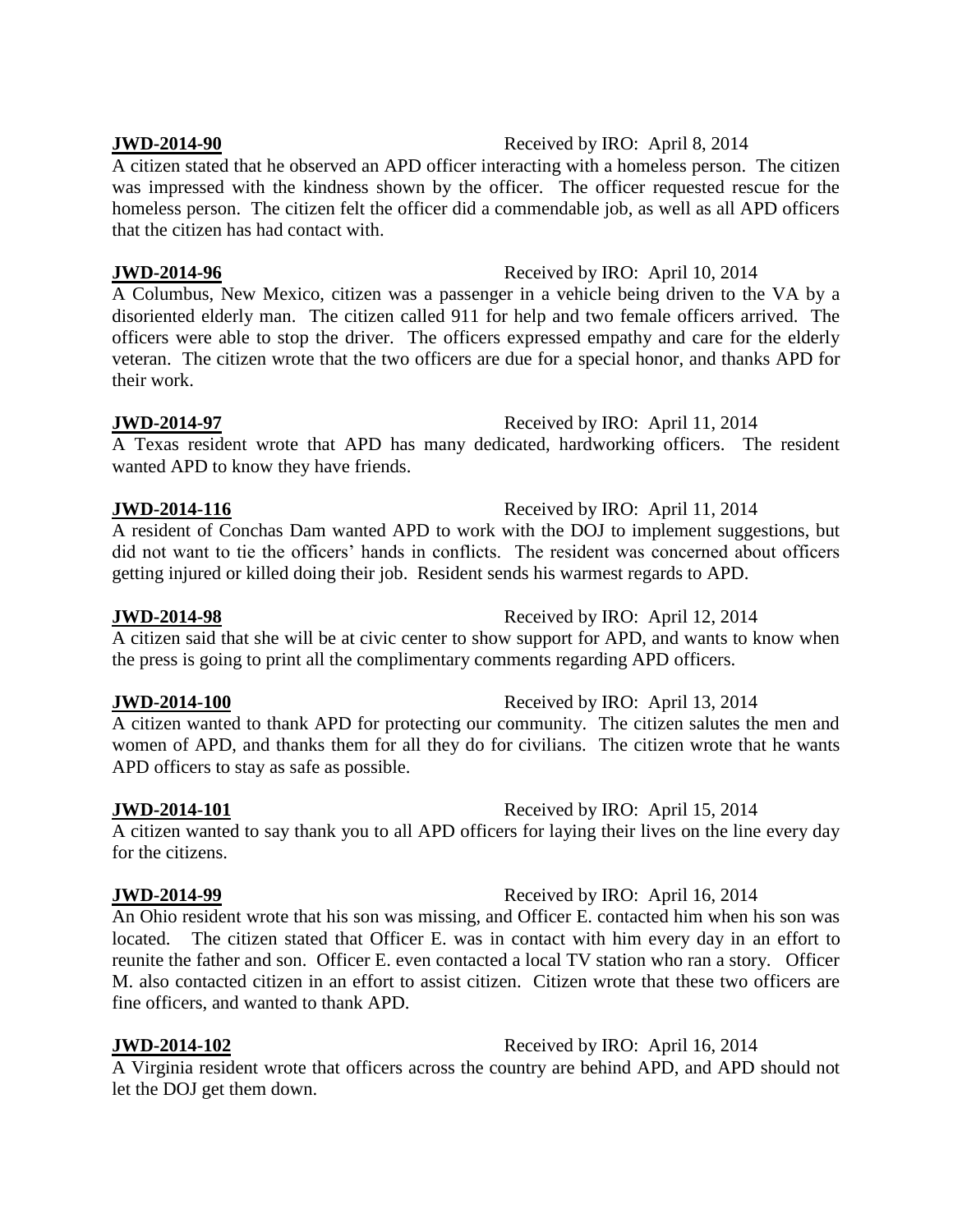# **JWD-2014-35** Received by IRO: April 16, 2014

A citizen stated that he was the victim of an auto burglary. The citizen requested police respond because of recent auto burglaries in a nearby parking garage. The citizen waited an hour for an officer to respond, but no officer showed up. Citizen was then informed that an APD officer was in the parking garage on his lunch break. Officer M. informed the citizen that he would be glad to help him. The citizen wanted to thank Officer M. and all APD officers for their service.

### **JWD-2014-41** Received by IRO: April 16, 2014

A citizen wanted to thank Officers M. and F. concerning the arrest of a burglary suspect who broke into a relative's home while a child was present in the home. The officers were able to identify the suspect, and the citizen wants to thank APD for their hard work and dedication. The citizen also wanted to thank Shift Commander A. for offering further assistance. Citizen wrote that APD did an incredible job.

### **JWD-2014-103** Received by IRO: April 17, 2014

A citizen wanted to thank APD and show his support. Citizen wrote that APD has a tough job, and that criminals need to be held accountable for their actions. The citizen thanks APD for doing a great job, and for their service and protection of citizens.

A disabled veteran from Texas wrote that he wanted to thank APD and two officers who were involved in helping him obtain a service dog.

A teacher wrote that she supports APD. During one of her classes, officers participated and they were kind, supportive, and extremely helpful to the students. The citizen wanted to thank APD officers for their tenacity and perseverance, and for their day-in and day-out protection of our community.

A citizen wanted to thank APD for the great job they are doing to keep Albuquerque safer from criminals with guns.

### **JWD-2014-109** Received by IRO: April 22, 2014

A citizen stated that her cars were broken into. The citizen wanted to make APD aware of the incidents and maybe get some extra patrols in her neighborhood. Officer G. responded and spoke with the citizen. Officer G. made the citizen and her daughter feel better about the breakins. Officer G. listened to the citizen, and took the time to listen to her concerns. The citizen wanted to thank Officer G. for his kindness and consideration.

# **JWD-2014-112** Received by IRO: April 23, 2014

A citizen said that he went to jail and that Sergeant A. was very understanding of the situation. When citizen contacted Sergeant A., his call was returned promptly. Sergeant A. showed up in

### **JWD-2014-104** Received by IRO: April 21, 2014

### **JWD-2014-107** Received by IRO: April 21, 2014

# **JWD-2014-110** Received by IRO: April 22, 2014